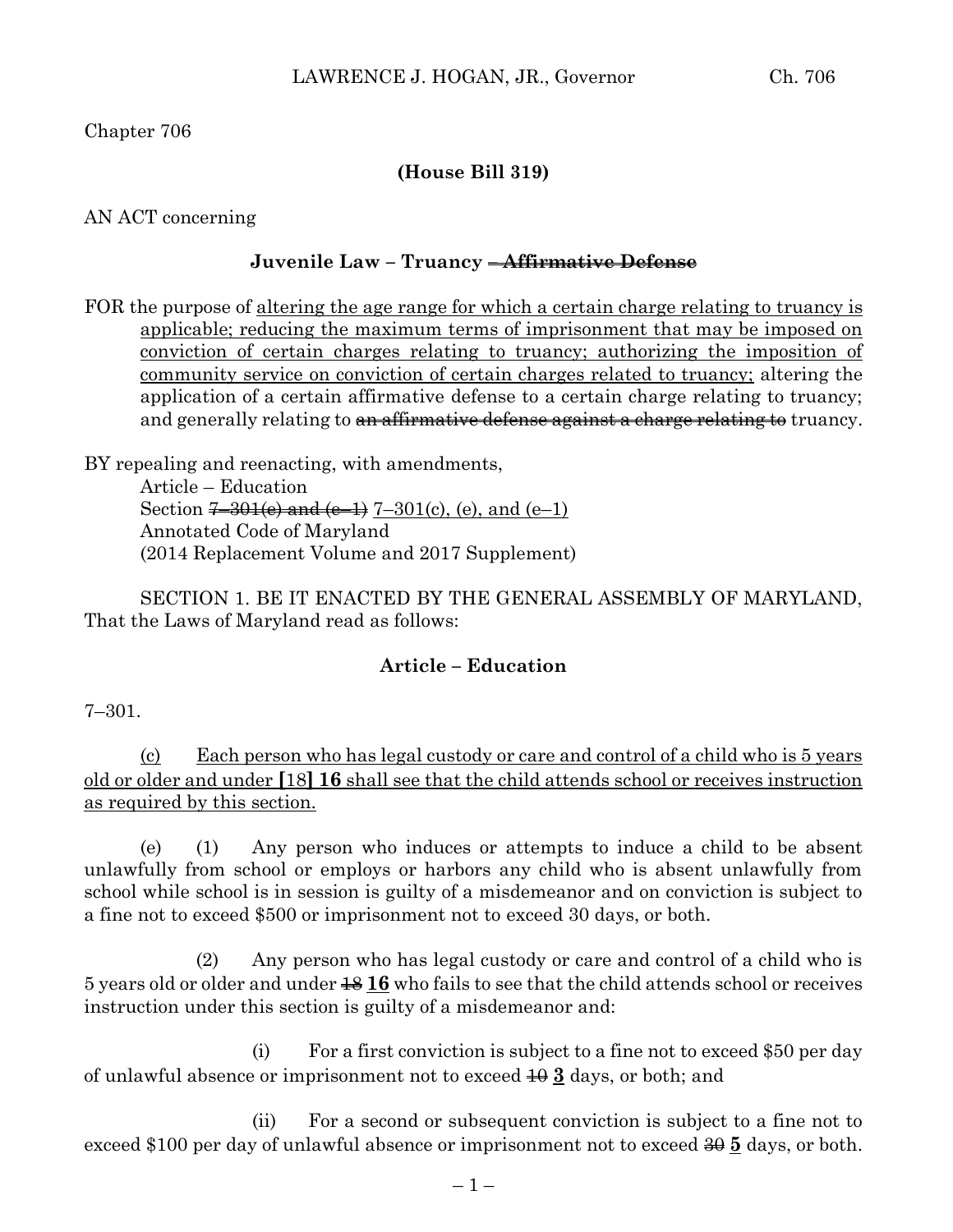# (3) **IN ADDITION TO THE PENALTIES PROVIDED UNDER PARAGRAPH (2) OF THIS SUBSECTION, THE COURT MAY ORDER A PERSON CONVICTED UNDER PARAGRAPH (2) OF THIS SUBSECTION TO PERFORM COMMUNITY SERVICE.**

**(4) (I) FOR A PERSON WITH LEGAL CUSTODY OR CARE AND CONTROL OF A CHILD AT THE TIME OF AN ALLEGED VIOLATION OF THIS SECTION, IT IS AN AFFIRMATIVE DEFENSE TO A CHARGE UNDER THIS SECTION THAT THE PERSON MADE REASONABLE AND SUBSTANTIAL EFFORTS TO SEE THAT THE CHILD ATTENDED SCHOOL AS REQUIRED BY LAW BUT WAS UNABLE TO CAUSE THE CHILD TO ATTEND SCHOOL.**

**(II) IF THE COURT FINDS THE AFFIRMATIVE DEFENSE IS VALID, THE COURT SHALL DISMISS THE CHARGE UNDER THIS SECTION AGAINST THE DEFENDANT.**

**(4) (5)** (i) As to any sentence imposed under this section, the court may suspend the fine or the prison sentence and establish terms and conditions that would promote the child's attendance.

(ii) The suspension authority provided for under subparagraph (i) of this paragraph is in addition to and not in limitation of the suspension authority under § 6–221 of the Criminal Procedure Article.

 $(e-1)$  (1) This subsection applies only:

(i) In a county in which the circuit administrative judge has established a Truancy Reduction Pilot Program under § 3–8C–02 of the Courts Article; and

(ii) To the extent that funds are provided in an annual State budget for a Truancy Reduction Pilot Program.

(2) A charge under this section may be filed in the juvenile court and assigned to a truancy docket for disposition under Title 3, Subtitle 8C of the Courts Article.

(3) **[**(i) For a person with legal custody or care and control of a child at the time of an alleged violation of this section, it is an affirmative defense to a charge under this section that the person made reasonable and substantial efforts to see that the child attended school as required by law but was unable to cause the child to attend school.

(ii) If the court finds the affirmative defense is valid, the court shall dismiss the charge under this section against the defendant.